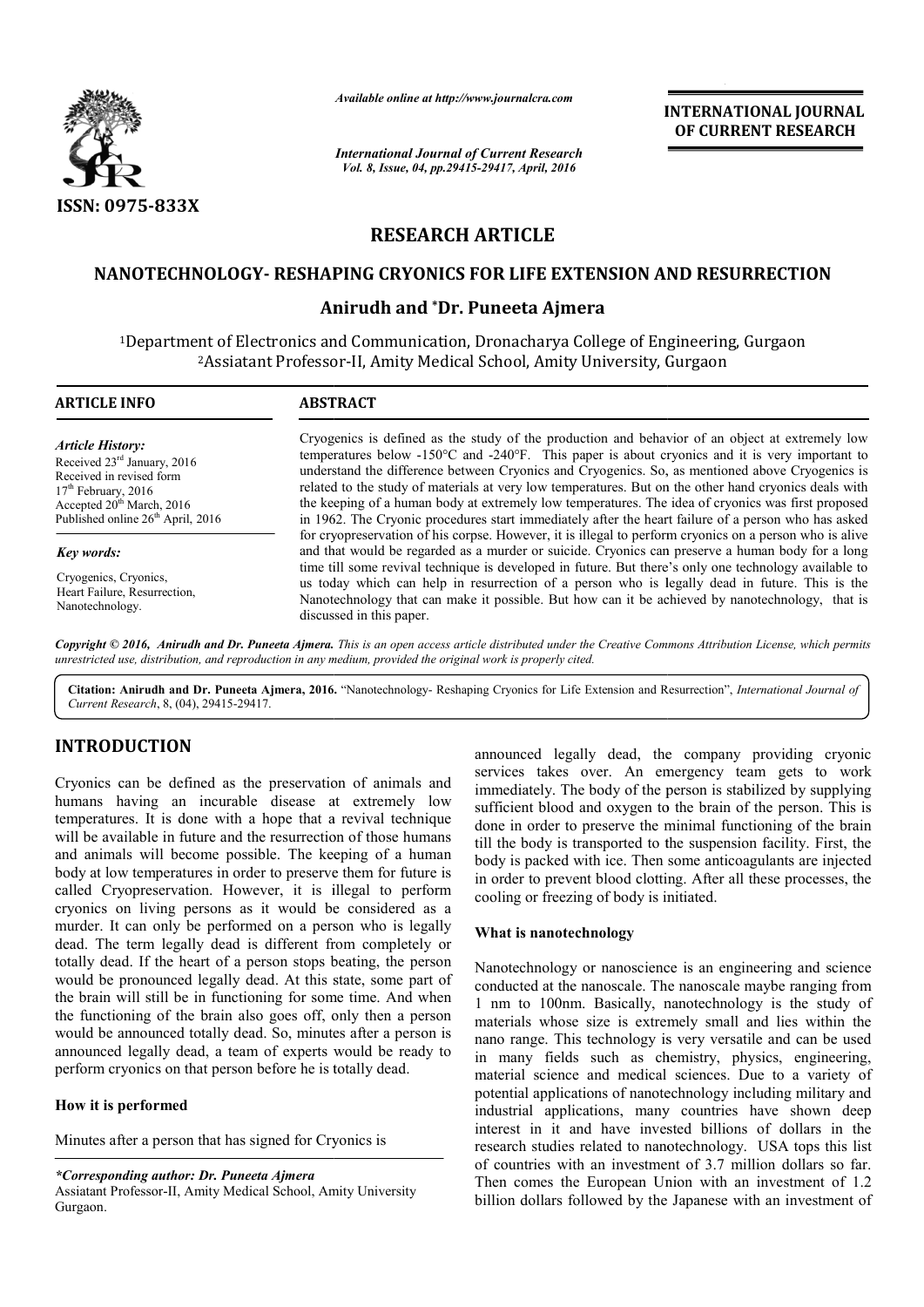750 million dollars. There have been many debates on the future implications of nanotechnology. Using nanotechnology, it is possible to create many new materials and devices with a wide range of applications such as electronics, biomaterials and medicine. The concept of nanotechnology was first discussed in 1959 by famous physicist Richard Feynman in his debate in which he described the possibility of synthesis through direct manipulation of atoms. The term "nanotechnology" was first proposed by Norio Taniguchi in1974.

### **Fundamental concepts of nanotechnology**

Nanotechnology can be considered to be the engineering of a functional system at the molecular scale. This includes the highly advanced concepts as well as the current work. In other words nanotechnology refers to the projected ability to make items from the bottom up using the techniques that are being developed today to make the products having higher performances. One can imagine how small the nanotechnology is from the fact that one nanometer is equivalent to one billionth of a meter. i.e  $10^{-9}$  meters. There are 25,400,000 nanometers in one inch and even the thickness of a paper could be around 100,000 nanometers. Nanotechnology provides us the ability to see and control the atoms and molecules. Everything on earth is made up of atoms. So using nanotechnology, one can closely observe the structural activities of almost anything on earth including human cells and tissues. The areas of physics like nanoelectronics, nanophotonics and nanomechanics are also evolved from the nanotechnology.

#### **How it can be useful in cryonics**

There is only one cause behind aging and death. For some reasons, both aging and death occur due to the movement of atoms and molecules in our bodies from their original positions and other atoms and molecules move into those positions and take that space. And since nanotechnology deals with the study of atoms and molecules it can prove to be helpful in extension of human life. The self-replicating biomedical nanotechnology may prove to be helpful in achieving the revival from the process of cryonics. There is a physical barrier in the containment of self-replicating biomedical nanotechnology to prevent the movement of self-replicating nanobots beyond a containment zone.

## **Why we need self-replicating biomedical nanotechnology in cryonics**

In cryonics, an individual is neither living nor dead and his body is brought down to such a low temperature that there will be a very small amount of degradation of the body cells and tissues. This degradation is assumed to be negligible. In future, it will be possible for the nanobots to burrow into a frozen human body. And if they can burrow the human body, they can repair the damage caused by the freezing and thus they can cure the illness and after de-freezing the body, the individual can be brought back to life. It may be noted that it requires a large number of nanobots. This is because a human body consists 23 billion red blood cells alone. So, a large number of medical nanobots can initiate an inflammatory reaction. As the body starts to come back to life, billions of new cells will be

created. Many of these new cells may need to be repaired and they are treated by the nanobots. In order to be more effective, these nanobots need to replicate and interact the cells at the same rate with which cells replicate and interact. To ensure the health of billions of cells, the nanobots need to self-replicate as autonomously as do those billions of cells.

#### **Increasing demand of cryopreservation**



With time people are being rational and they believe the tremendous developments in the field of technology and medical sciences have proved to be very crucial and they can rely on technology for their future. It is obvious from the fact the graph of people opting for cryonics has shown an unimaginable rise over the past few years. It may be noted that during 2013-14, about 270 people have asked for cryopreservation with a hope of revival in future.

## **Unreliability**

Many people believe that the companies offering cryonics facilities are just luring the customers with a dream of immortality and they'll never be able to revive those who undergo the cryonics treatment. Apart from that we can't deny the fact that till now, there haven't been any single revival of those who have been in cryosleep for years. But scientists are hoping to get success in the revival of cryonics patients within next 20-30 years. The biggest hurdle with revival is that the warming process has to be done very carefully and with a controlled rate and controlled temperature. Otherwise the cells can form liquid crystals and they would shatter eventually. Moreover, the procedure is very expensive and it costs over \$200,000 to have your body preserved.

### **Acknowledgment**

We hereby acknowledge all the below mentioned writers and websites for providing us the valuable information on this topic and helped us to study this topic thoroughly before start writing this paper.

## **REFERENCES**

"21<sup>st</sup> Century Medicine", Retrieved August 17, 2007.